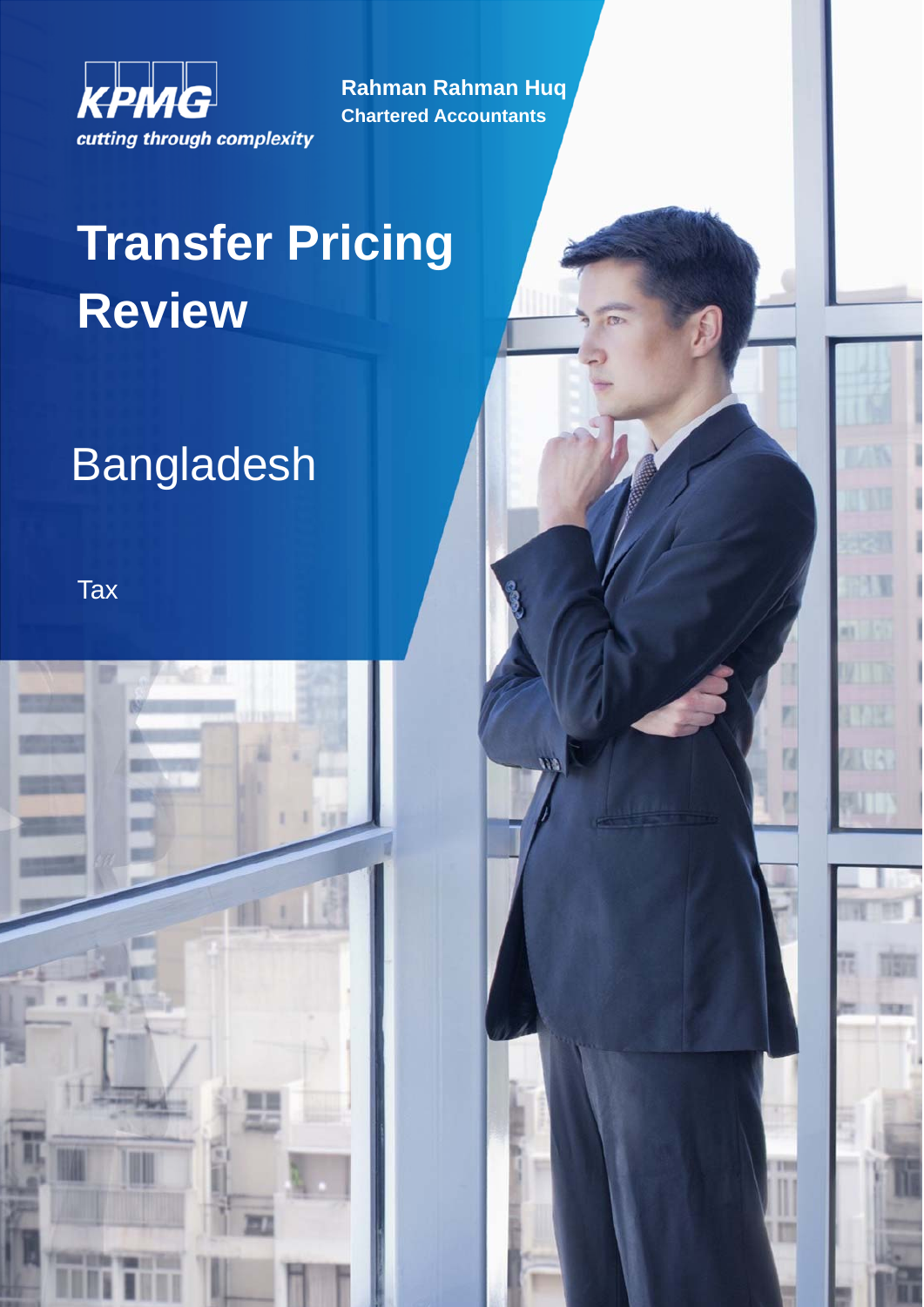

**Rahman Rahman Huq**

# **Chartered Accountants Transfer Pricing Review**

# **Bangladesh**



#### **KPMG observation**

Tax authorities around the world increasingly consider that international transactions provide scope for revenue leakage. As a result, National Board of Revenue (NBR) of Bangladesh introduced new regulation on transfer pricing in Bangladesh tax laws for the first time through Finance Act 2012 which has become effective from 1 July 2014.

Bangladesh transfer pricing regulation targets international transactions between two associated entities, either or both of whom are non-residents; hence transfer pricing regulation will mostly affect multinational companies or foreign companies having direct or indirect transactions with their subsidiaries, associates or other legal form of entities (e.g. branch office, agent, etc.) in Bangladesh.

Bangladesh transfer pricing regulation is broadly in line with OECD Transfer Pricing Guidelines for Multinational Enterprises and Tax Administrations 2010 and Transfer Pricing Legislation – A Suggested Approach 2011 issued by OECD.

In addition to necessary documentation on international transactions, Bangladesh transfer pricing regulation requires companies/enterprises to submit a statement of international transactions in a prescribed manner, and also a report from Chartered Accountants on the statement of international transactions if the aggregate value of such transactions exceeds BDT 30 million during any income year.

Given that transfer pricing regulation is very new to Bangladesh, it remains to be seen how the tax administration will implement this in practice.

## **Basic information**

#### Tax authority name

National Board of Revenue (NBR).

#### Citation for transfer pricing rules

- Chapter XIA, and sections 94 and 173 of Income Tax Ordinance (ITO), 1984
- Statutory Regulatory Order (SRO) 161/Act/Income Tax/2014
- Rules 70 to 75A of Income Tax Rules, 1984
- Income Tax Paripatra 2014 (i.e. interpretation issued by NBR)

#### Effective date of transfer pricing rules

Effective from 1 July 2014 (corresponding assessment year 2015 -2016).

### What is the relationship threshold for transfer pricing rules to apply between parties?

Bangladesh transfer pricing (TP) regulation incorporates a very wide definition of associated enterprises to include direct and indirect (e.g. through one or more intermediaries) participation in the management or control or capital as well as certain conditions wherein two enterprises are "deemed" to be associated enterprises. Enterprises under direct

or indirect common control of any person(s)/enterprises are also deemed to be associated enterprises.

Significant certain conditions include:

- Direct/indirect shareholding giving more than 25% of voting power, or for each of the enterprises, more than 25% voting power owned by the same person(s); or
- More than 50% of the board of directors/members of the governing board appointed by the other enterprise or more than 50% of the board of directors/members of the governing board of each of the enterprises appointed by the same person(s); or
- Any executive director /executive governing member of one enterprise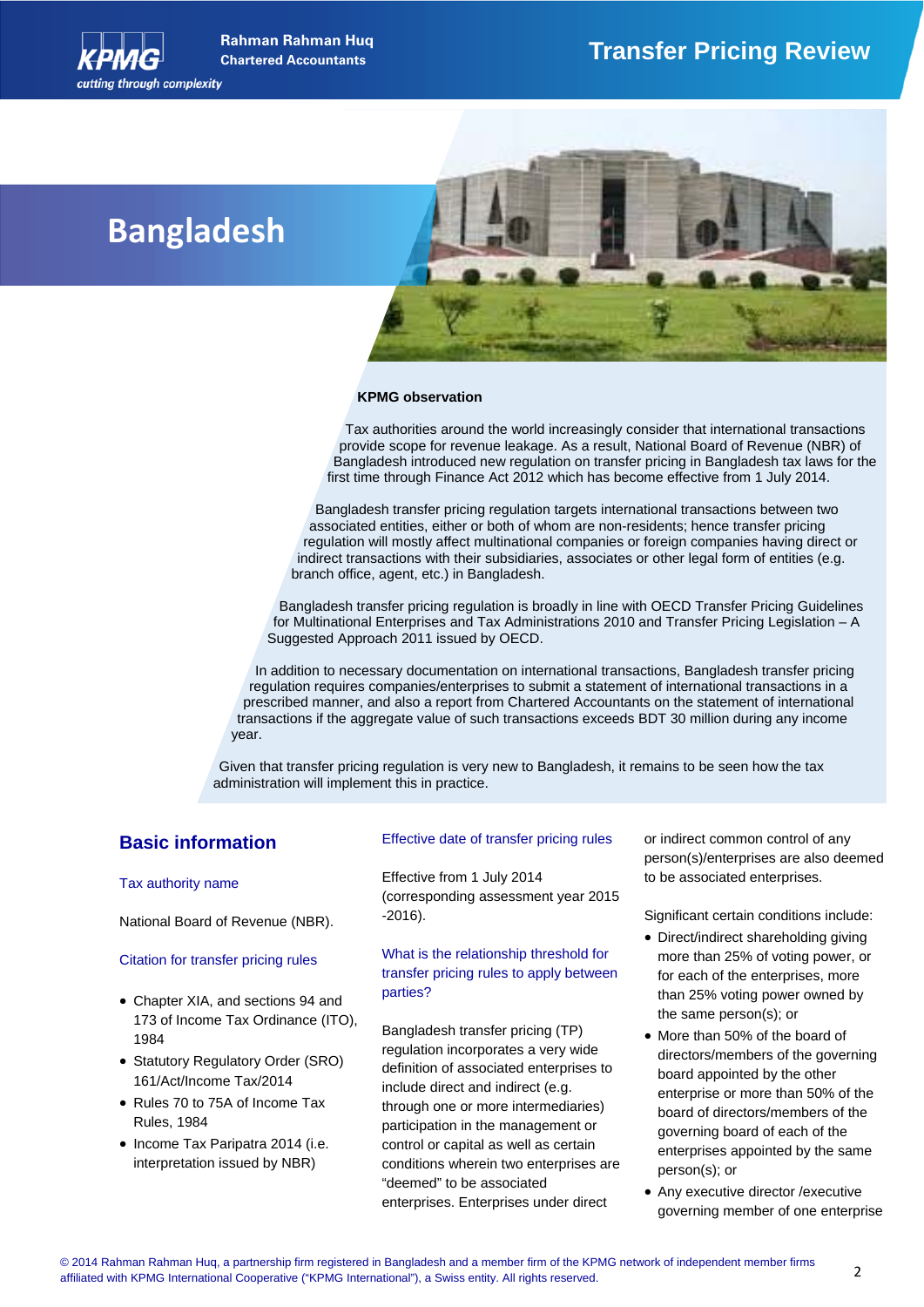# cutting through complexity

appointed by the other enterprise or any executive director/member of each of the enterprises appointed by the same person(s) or any common executive director/ member for each of the enterprises; or

- Dependency relating to borrowings:
	- Cumulative borrowings more than 50% of the book value of total assets or
	- Cumulative guarantees more than 10% of the book value of the total borrowings; or
- Practical ability to control the decision of the other enterprise by one enterprise; or
- Bonded relationship of mutual interest between two enterprises as may be prescribed by NBR.

### What is the statute of limitations on assessment of transfer pricing adjustments?

No order of assessment regarding transfer pricing adjustment under section 107C of the ITO 1984 shall be made after the expiry of three years from the end of assessment year in which the income was first assessable (except in cases involving fraud, etc.).

For example, if the accounting year ends on 31 December 2014, the first assessable assessment year would be 2015-2016. Hence no assessment of transfer pricing adjustment will be made after 30 June 2019.

# **Transfer pricing disclosure overview**

Are disclosures related to transfer pricing required to be prepared or submitted to the tax authority on an annual basis (e.g. with the tax return)?

- Yes, every person who has entered into an international transaction shall furnish a statement of international transactions as per rule 75A (i.e. transfer pricing return) to the tax authority along with the return of income on annual basis.
- Furthermore, a report from Chartered Accountants must be

submitted if aggregate value of international transactions exceeds BDT 30 million during an income year.

### What types of transfer pricing information must be disclosed?

The following information is to be disclosed in the transfer pricing return:

- Item wise total expense and total revenue of the international transactions;
- Total value of international transactions;
- Nature of the transactions;
- Transfer Pricing Method (TPM) for determining arm's length price; and
- Percentage of international transactions under each item compared to total value of international transactions for that category (e.g. revenue transactions, service related transactions, financial transactions, etc.).

#### What are the consequences of failure to prepare or submit disclosures?

- For failure to keep, maintain or furnish information, documents or records as required by TP regulation, a penalty not exceeding 1% of the value of each international transaction;
- For failure to comply with the notice issued by the Deputy Commissioner of Taxes regarding transfer pricing information, documents and records, a penalty of not exceeding 1% of the value of each international transaction;
- For failure to furnish a report from Chartered Accountants, a penalty not exceeding BDT 300,000; and
- In the absence of appropriate, reliable and correct documentation and records on international transactions, the Deputy Commissioner of Taxes can determine arm's length price of international transaction on the basis of information or documents or other evidence available to him.

# **Transfer pricing study overview**

Is preparation of a transfer pricing study required – i.e. can the taxpayer be penalised for mere failure to prepare a study?

No. In general, there is no obligation to prepare a complete study or a report. However, globally it is common practice to prepare a transfer pricing report in order to summarise all relevant information and to reduce penalty risks. Therefore, the taxpayer cannot be penalised for not having prepared a transfer pricing study or report.

If the aggregate value of international transactions in any income year exceeds BDT 30 million, TP regulation requires to document and maintain certain information and records (e.g. ownership profile, business profile, business relationship, function performed, risk assumed, assets employed, financial statements at individual and group level, economic & market analysis, details of comparability analysis, information of transfer pricing method chosen, etc.).

If the taxpayer does not provide upon request by the tax authority appropriate transfer pricing documentation, the result may be considerable penalties (e.g. additional tax payments, estimation of transfer prices and income corrections to the disadvantage of the taxpayer and cash penalties previously stated).

Other than complying with a requirement per the previous question, describe the benefits, if any, of preparing and maintaining a transfer pricing study.

The preparation and maintenance of a transfer pricing study cannot be regarded as a simple compliance issue, rather as a proactive risk management exercise with regard to upcoming tax audits. In order to reduce the risk of double taxation, it is best practice to have proper and consistent transfer pricing studies across the group. Additionally, a transfer pricing study plays an important role in defending against penalties in case of an adjustment in the arms' length price.

To satisfy the requirement and/or obtain the benefits, are there any requirements on when the transfer pricing study must be prepared and submitted?

Taxpayers have to submit required documentation, information and records on international transactions as per notice issued by the tax authority if TP tax audit is initiated.

# **Chartered Accountants Transfer Pricing Review**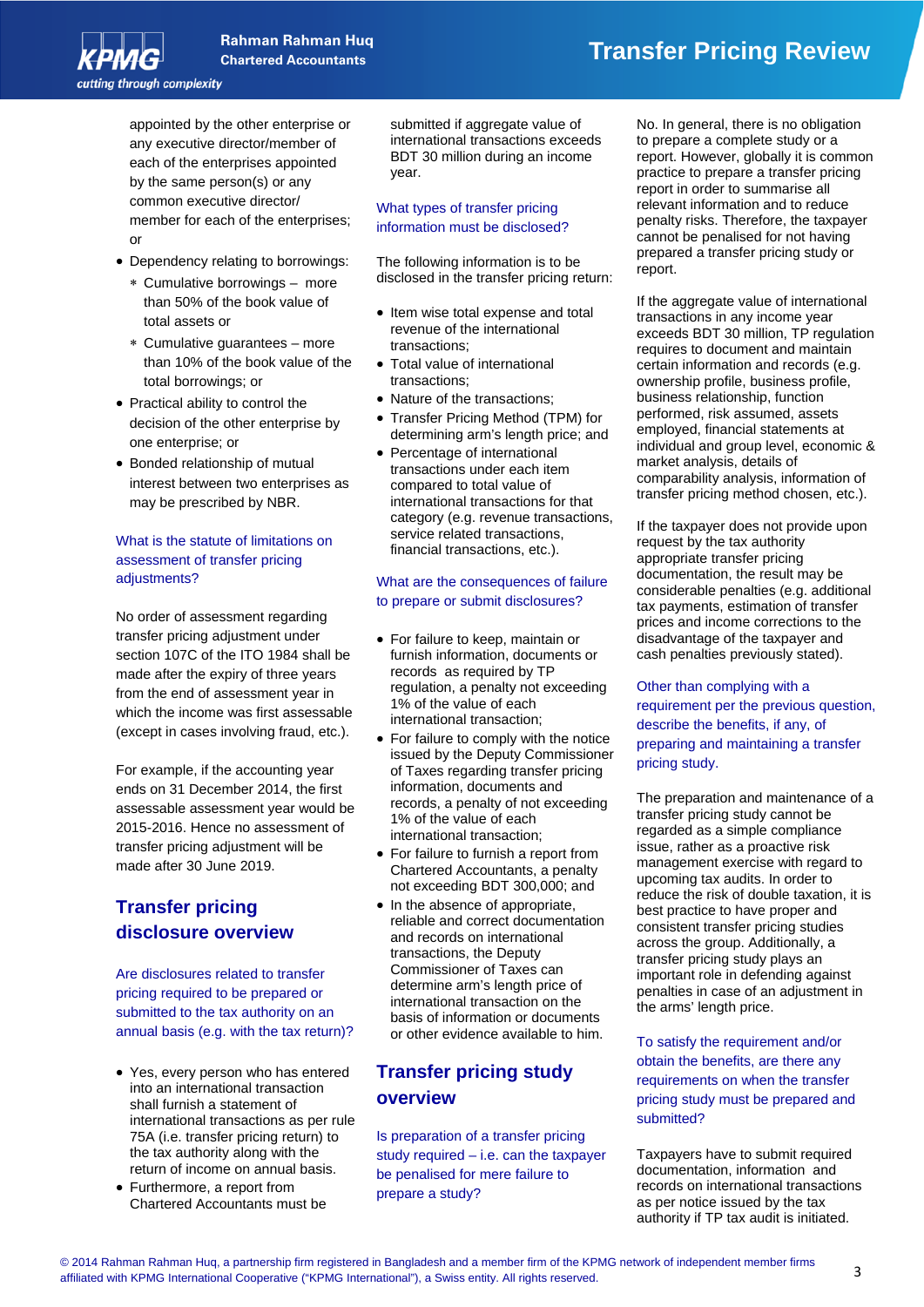

# **Chartered Accountants Transfer Pricing Review**

### When a transfer pricing study is prepared, should its content follow Chapter V of the OECD Guidelines?

Bangladesh is not a member of OECD, so it is not mandatory to follow content of transfer pricing study as per Chapter V of the OECD Guidelines. However, the taxpayers can follow the OECD Guidelines to support principles found in the Bangladesh Transfer Pricing Regulation. The Bangladesh Transfer Pricing Regulation should be relied upon where there are differences from the OECD Guidelines.

United Nations Practical Manual on Transfer Pricing for Developing Countries issued in 2013 can also be followed.

Does the tax authority require an advisor/tax practitioner to have specific designation in order to prepare or submit a transfer pricing study?

Bangladesh transfer pricing regulation does not prescribe/mandate a specific designation which one must have to prepare transfer pricing documentation. Nevertheless, considering the onerous requirements of the law, taxpayers at times prefer to have the required transfer pricing documentation prepared by professionals who have requisite knowledge and expertise with regards to the same. Further, this would become especially important in light of the newly proposed stringent penalty provisions for non-reporting of international transactions.

# **Transfer pricing methods**

### Are transfer pricing methods outlined in Chapter II of the OECD Guidelines acceptable?

Yes. The following TP methods mentioned in Bangladesh TP regulation are in line with the OECD guidelines:

- comparable uncontrolled price method;
- resale price method;
- cost plus method;
- profit split method;
- transactional net margin method;
- any other method, if defensible

Is there a priority among the acceptable methods?

#### No.

If there is no priority of methods, is there a "best method" rule?

Yes. The most appropriate method will be the method which is best suited to the facts and circumstances of each particular international transaction, and which provides the most reliable measure of an arm's length price in relation to an international transaction.

# **Transfer pricing audit and penalties**

When the tax authority requests a taxpayer's transfer pricing documentation, how long does the taxpayer have to submit its documentation?

The notice of TP tax audit (if initiated by the tax authority) shall specify the period within which the taxpayer will be required to furnish information as specified in the notice.

The transfer pricing documentation must be prepared on a contemporaneous basis, and should be maintained by the taxpayer for a period of 8 years from the end of the relevant assessment year.

If an adjustment is proposed by the tax authority, are dispute resolution options available to the taxpayer outside of competent authority?

The taxpayer has the right to appeal against a transfer pricing adjustment to the following authorities:

- Commissioner of Taxes (Appeal)
- Tribunal
- High Court

There is now an additional option of trying to resolve the dispute called Alternative Dispute Resolution (ADR) to avoid the appeal going at any authorities mentioned above.

If an adjustment is sustained, can penalties be assessed? If so, what rates are applied and under what conditions?

Under the general penalty regime, a

transfer pricing adjustment may lead to a penalty based on a percentage of actual tax loss not exceeding 10%.

Furthermore, interest at 10% p.a. on additional tax arising from TP adjustments following tax audit, can be added to the tax demand.

### To what extent are transfer pricing penalties enforced?

The imposition of penalties is discretionary and depends upon the facts and circumstances of each individual case.

What defences are available with respect to penalties?

- Transfer pricing documentation represents the first line of defence against transfer pricing audits and is crucial for mitigating transfer pricing risk.
- Penalties may also be mitigated through cooperation with tax authorities.

What trends are being observed currently?

Not applicable since transfer pricing regulation has been made effective in Bangladesh from 1 July 2014.

Enlargement/ Clarification of definition of 'International Transaction'

None after original definition provided in 2012 as follows:

International transaction means a transaction between associated enterprises, either or both of whom are non-residents, in the nature of purchase, sale or lease of tangible or intangible property, or provision of services, or lending or borrowing money, or any other transaction having a bearing on the profits, income, losses, assets, financial position or economic value of such enterprises, and includes-

- a) a mutual agreement or arrangement between two or more associated enterprises for the allocation or apportionment of, or any contribution to, any cost or expense incurred or to be incurred in connection with a benefit, service or facility provided or to be provided to any one or more of such enterprises; and
- b) a transaction entered into by an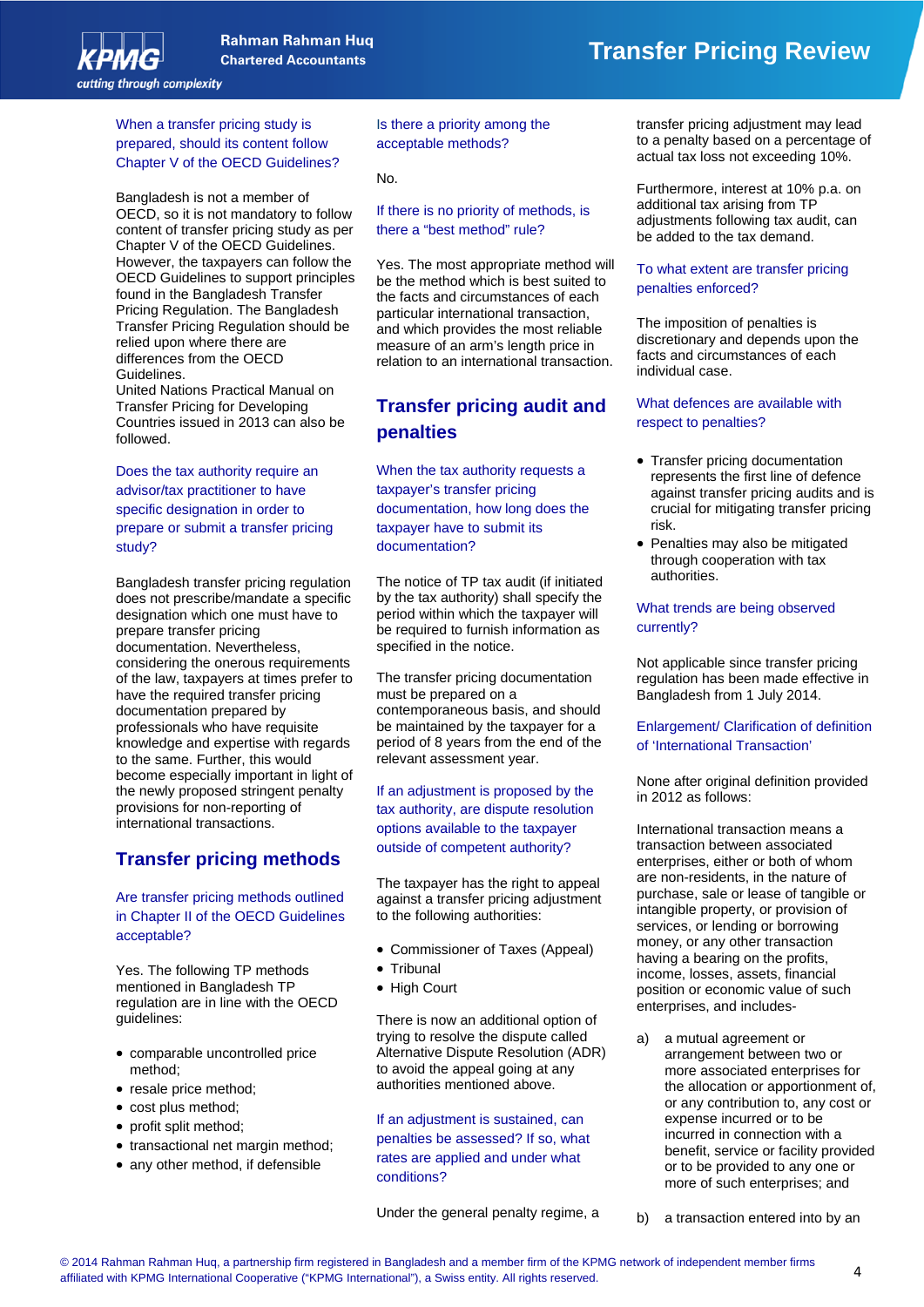

enterprise with a person other than an associated enterprise, if there exists a prior agreement in relation to the relevant transaction between such other person and the associated enterprise, or the terms of the relevant transaction are determined in substance between such other person and the associated enterprise.

## **Special considerations**

Are secret comparables used by tax authorities?

Unknown.

Is there a preference, or requirement, by the tax authorities for local comparables in a benchmarking set?

Unknown.

Do tax authorities have requirements or preferences regarding databases for comparables?

So far there are no legal requirements to use any particular database.

What level of interaction do tax authorities have with customs authorities?

Low level of interaction with customs authorities.

#### Are management fees deductible?

Head office expenses in the hand of branch office in Bangladesh is allowable up to 10% of branch profit as per audited accounts subject to double taxation avoidance agreement.

For both company and branch office, if management expenses fall under the broad definitions of royalty, technical services fee, technical assistance fee and technical know-how fee, such expense is allowable up to 8% of the profit as per audited accounts.

Are management fees subject to withholding income tax?

Yes. Management fees are subject to withholding income tax at 10% at the time of making payments of such fees. Are year-end transfer pricing adjustments permitted?

Yes, but only upward adjustments to income are permitted.

Other unique attributes?

None.

# **Other recent developments**

Transfer pricing regulation is new in Bangladesh and effective from 1 July 2014. No other recent developments.

# **Tax treaty/double tax resolution**

What is the extent of the double tax treaty network?

Bangladesh has wide range of tax treaty network and has entered into comprehensive tax treaties with 32 countries. Bangladesh is also party to a series of treaties under negotiation.

If extensive, is the competent authority effective in obtaining double tax relief?

Sometimes.

When may a taxpayer submit an adjustment to competent authority?

No formal rules exist in this area.

May a taxpayer go to competent authority before paying tax?

Tax payer can go to the Commissioner (Appeal) and ADR without paying the tax. For other authorities (e.g. tribunal and High Court) certain amount of tax is required to be paid first.

# **Advance pricing agreements**

What advance pricing agreement (APA) options are available, if any?

APA has not yet been introduced in Bangladesh.

Is there a filing fee for APAs?

Not applicable.

# **Chartered Accountants Transfer Pricing Review**

Does the tax authority publish APA data either in the form of an annual report or through the disclosure of data in public forums?

Not applicable.

Please provide some information on how successful the APA programme is and whether there are any known difficulties?

Not applicable.

## **Language**

In which language or languages can documentation be filed?

Not specified in the transfer pricing regulations. However, English language is well accepted by the tax authority.